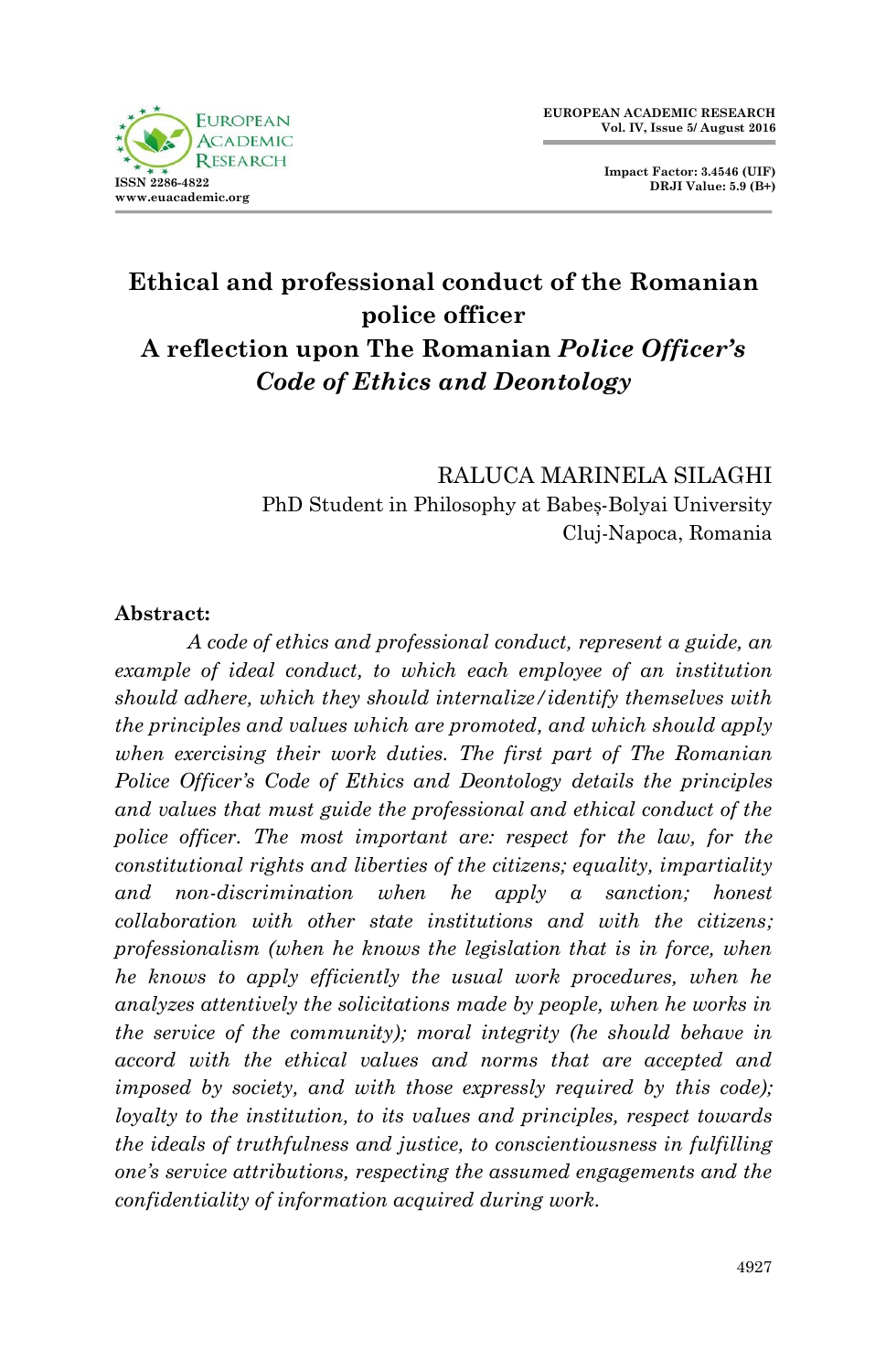*The second chapter of this code addresses aspects that pertain to the professional conduct of the police officer, the attitude he must adopt towards colleagues, citizens and towards the profession – analyzing these issues through the prism of the general principles stated above.*

**Key words:** The Romanian *Police Officer's Code of Ethics and Deontology, The Application Guide for the Police Officer's Code of Ethics and Deontology,* moral values and principles; respect for the law and for the constitutional rights and liberties of the citizens; professionalism; professional and moral integrity; loyalty; nondiscrimination.

### **INTRODUCTION**

The Romanian *Police Officer's Code of Ethics and Deontology* was adopted through Government decision No. 991/2007 and was published in *Monitorul Oficial* No. 813/7 September 2005. The main themes and subjects addressed in the three articles of the *Code* are the following: the first chapter states the general principles that a police officer must respect; the second chapter describes the elements of moral conduct that he must observe in his relations with citizens, colleagues, superiors and with the other institutions with which he collaborates; the third chapter succinctly details the types of sanctions that are to be incurred for trespassing against the *Code*: disciplinary (for example the postponement of promotion to a higher rank), civil or penal (prison sentence). The *Code* has both punitive – because it provides sanctions for trespasses against its provisions – as well as educative value, through the values, principles and rules that it establishes, all aiming at the formation of a habit of moral conduct for the police officer. The *Police Officer's Code of Ethics and Deontology* aims both at the formation and promotion of a professional culture fit for the demands of the job, in whose spirit these public servants should be educated, as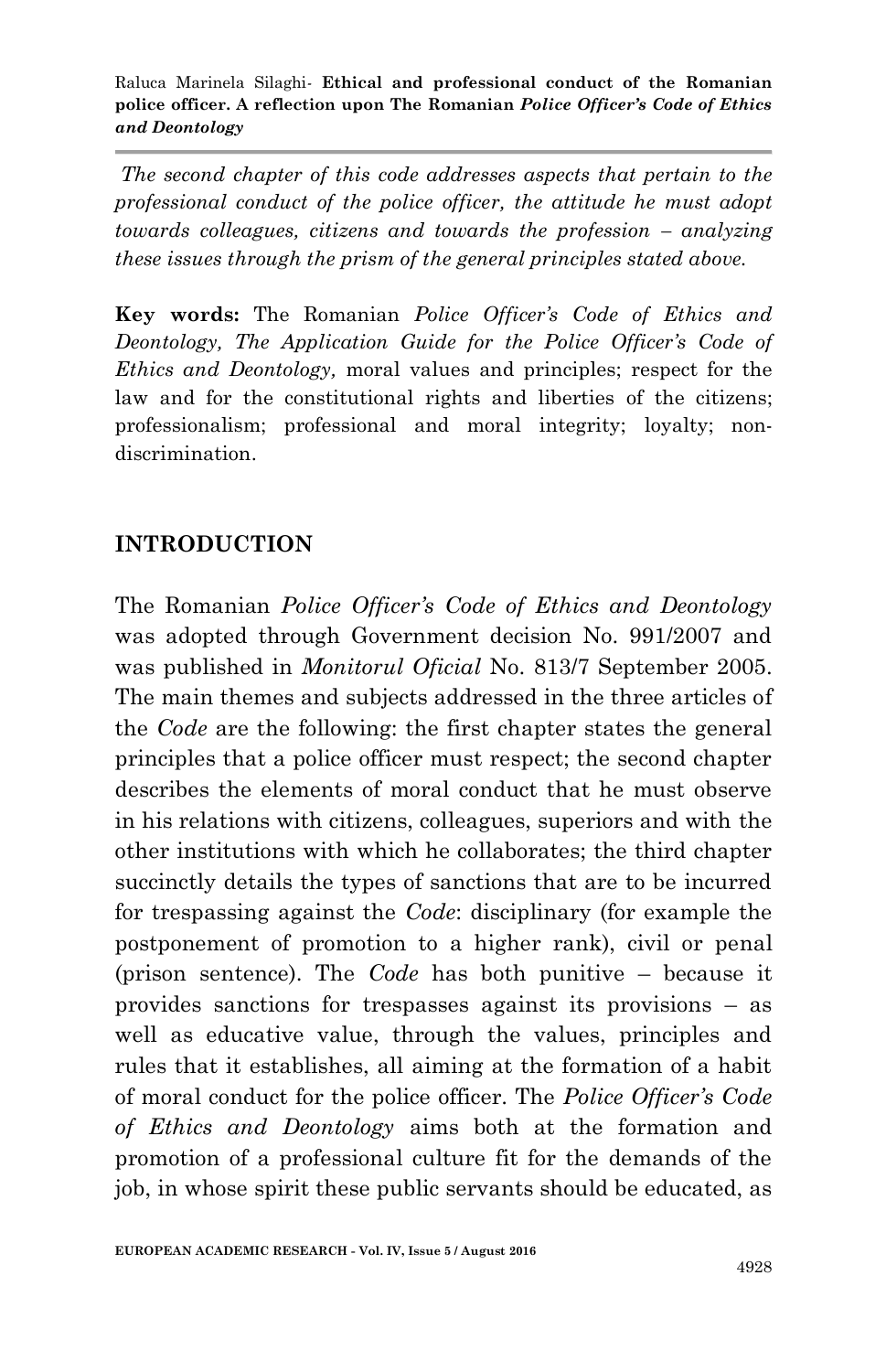well as to "preventing misconduct, enhancing the quality of services, the protection of persons and of police officers, and the realization, through this means, of equilibrium between the rights of the citizens, the interests of public authorities, and the rights and obligations of the personnel of the institution"<sup>1</sup> . The realization of this complex purpose entails rules for the police officer, including rules governing the police officer – institution – community relationship. The active subject to whom the *Code* is addressed is the police officer in his quality of public servant<sup>2</sup> that activates in the field of maintaining public safety and order, as member of a state institution, fulfilling thus a public function.

Before affirming what is it that it aims to regulate, the *Code* states the two essential values that it embodies and that inform all its prescriptions, values that are considered as absolutely necessary in the realization of the ideal conduct which all that activate in this field ought to emulate: responsibility and dignity. Article 1<sup>3</sup> affirms that the police officer has an honor-bound duty to respect the prescriptions of the *Code*, as essential part of the respect he ought to have for the institution and for his profession as defender of the law. Such respect manifests itself through adhering to and applying the principles and rules established by the *Code*, in order that

<sup>1</sup> <sup>1</sup> Article 2, Chapter I from The Romanian *Police Officer's Code of Ethics and Deontology.*

<sup>2</sup> Article 147 of the Penal Code defines the public servant as "any person that exercises, permanently or temporarily, under any title, notwithstanding the manner in which it was invested, a task of any nature, whether reimbursed or not, in the service of state, county, municipal, town or village organ or institution, or respectively in the service of an autonomous administration or a commercial enterprise with majority or integral state capital." The status of police officer is described in article 21 of the analyzed code: "The police officer is the civil public servant with special status that exercises the attributions established by law for the Romanian Police and for the other police structures belonging to M.A.I."

<sup>&</sup>lt;sup>3</sup> "The respect for the principles and rules prescribed in this code of ethics represent a duty of honor of the policeman."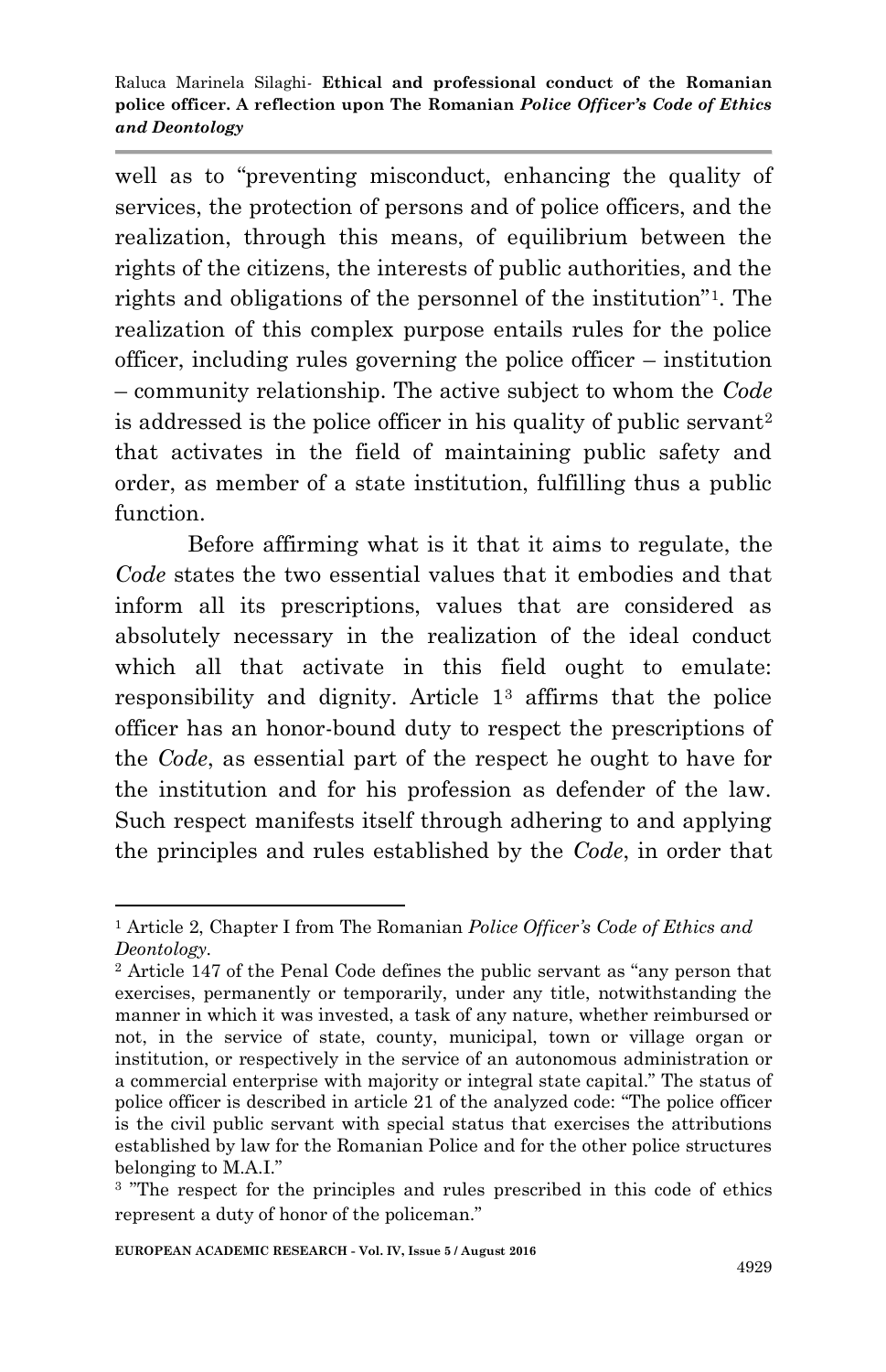no discrepancy and conflict should arise between what is demanded/regulated by the institution and what the agent believes, between the principles and values of the institution and that of the person. These lead to the realization of one's responsibility to have an ethical behavior, a behavior in accord to that what is prescribed by the *Code*.

The main functions fulfilled by police as a state institution, as a public service specialized in the service of the citizens and of the community, are: upholding the rights and liberties of persons, defending private and public property, preventing, discovering and combating infraction, assuring the maintenance of order and public safety. These functions are directly correlated with certain values, such as: reciprocal trust between citizens and police, respect towards the other, whether citizen or job colleague, fostering the democratic development of society, in conformity with the Constitution.

## **THE ANALYSIS OF THE ROMANIAN** *POLICE OFFICER'S CODE OF ETHICS AND DEONTOLOGY* AND *THE APPLICATION GUIDE FOR THE POLICE OFFICER'S CODE OF ETHICS AND DEONTOLOGY*

The first part of the *Code* details the general principles that must guide the professional and ethical conduct of the police officer. These are specified in chapter 1, article 6, "Domains of application and general principles", thusly:

a) Legality and the respect the police officer owes towards the law, towards the constitutional rights and liberties of the citizens, and towards the values and the principles affirmed by the *Code*. These two are fundamental principles, which if they are not respected, the institution of the police would jeopardize both the object of its activity and actions – the law<sup>4</sup> and its

<sup>4</sup> "Starting from the premise that law represents the guarantee for the safety of the citizens in a democratic state, any action or activity of the structures having attributions in the domain of public order and safety must be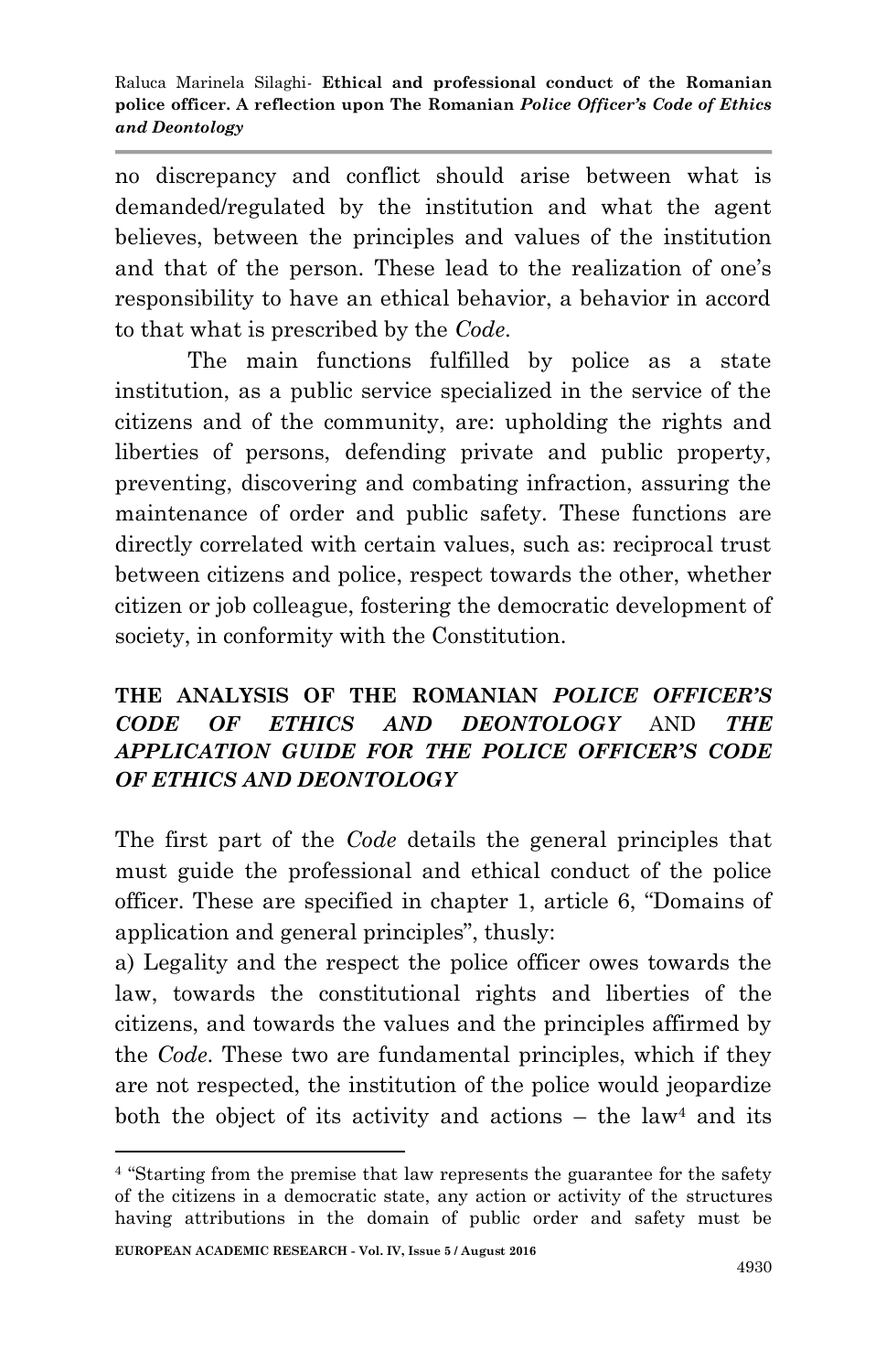application – and even the purpose for which it was created – protecting the fundamental rights and liberties of the citizens, defending private and public property, maintain public order and peace, and, not in the least, for discouraging crime. All these elements, that define the purpose of the institution, have at their core the wellbeing of the citizen and, implicitly, that of the whole community. Besides the respect for the law and the respect for the citizens (manifested through polite demeanor, avoidance of disdainful, discriminating and aggressive attitudes, respecting their rights and liberties), the police agent must also respect his colleagues, without underestimating them, without considering himself superior to them, neither treating them with indifference; he must be prompt and punctual at his job, and he must collaborate efficiently with them. In order to respect the principle of legality it is necessary, as affirmed in the *Application Guide for the Police Officer's Code of Ethics and Deontology*, that the police agent knows the laws and specific regulations applicable to his work, that he has self-control in the activities he realizes, reporting every action to the legal framework before, during and after the carrying out of the action, and respectively through hierarchic control from his overseers, so that there be no misbehavior or offences from the part of the subordinates.

b) Equality, impartiality and non-discrimination are defining values in the police officer's ethics and deontology. When applying a sanction, the police officer must not apply it differentially for different persons that have broken the same law; he must not be influenced by their religion, sex and race, by preconceived notions or by any resentments or antipathies that he may harbor. He must be impartial, without protecting or applying gentler sanctions to certain persons he favors, like

grounded in law and in law only." *Application Guide for the Police Officer's Code of Ethics and Deontology*, p. 4.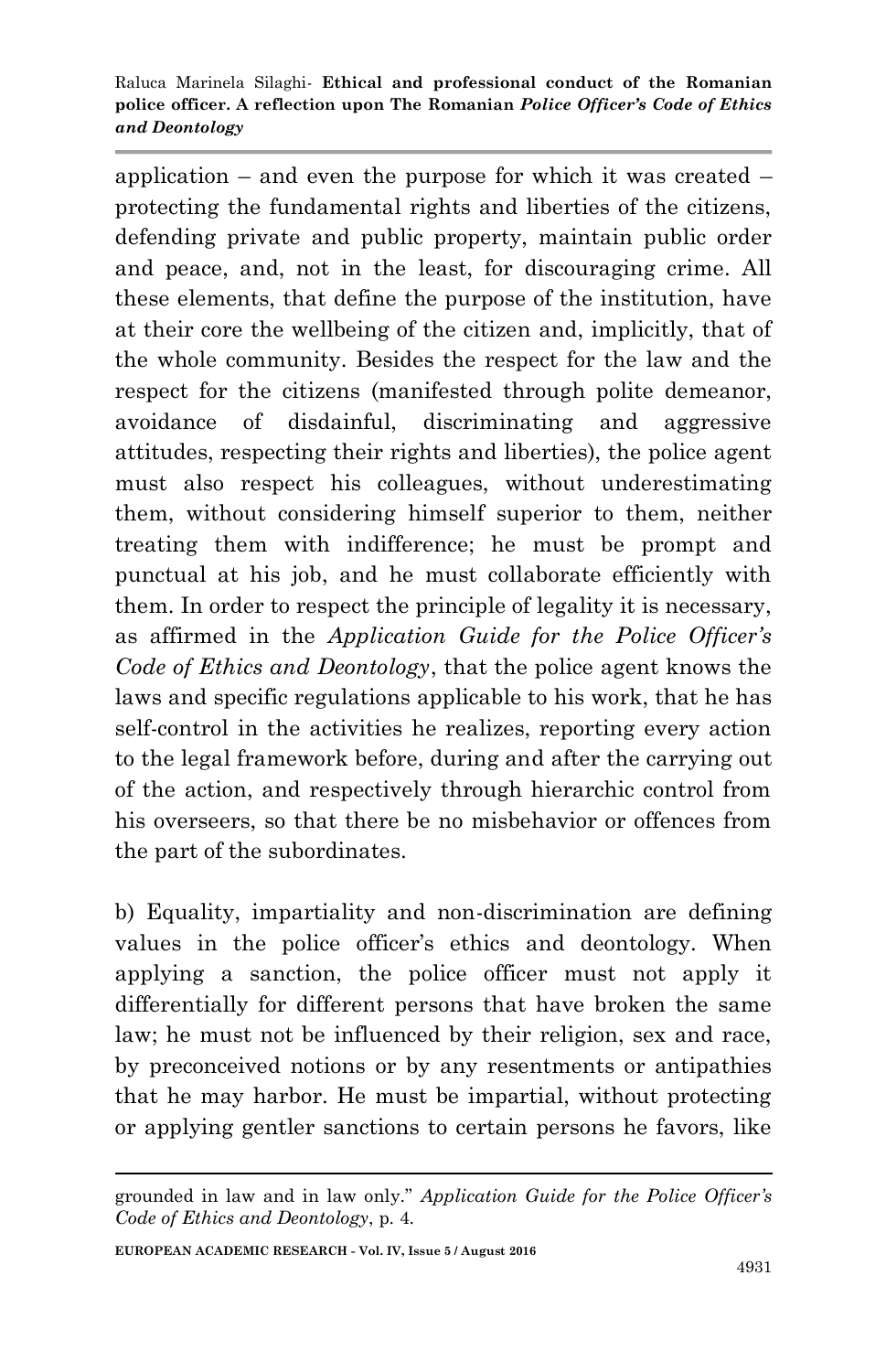relatives. The police agent must, conforming to this principle, respect the equality each person is due in front of the law, administering sanctions fairly, without permitting his personal life influence his professional activity. In other words, the police agent must respect the law and he must apply it as it is required by it, legitimately, impartially and equitably to all people.

c) Transparency entails the honest collaboration of the police officer with the other state institutions and with the citizens. It is a safeguard against accusations of corruption and misleading. In his interactions with the citizens, the police officer should use a language that is familiar to them, so that they may understand the message they are being transmitted. Transparency implies honesty, fairness and not distorting the truth. But in order that one may practice transparency, as is required by law in the case of public servants, from my point of view it is important that the same person behave transparently in daily life, since if one behaves in a certain way at home, and in an altogether different way at the job, this implies a certain degree of hypocrisy. During leisure time also, in family life, one ought to be the same person, respecting the others, abiding the laws, loving justice and truth. When informing the mass media on ongoing investigations pertaining to infractions that have been committed and on the measures that have been taken in order to remedy the respective situations, besides the requirement of transparency already defined as non-distortion of truth, as correct and real presentation of facts, it is also necessary that the police officer maintain composure and also that he relate only those aspects of the case that are deemed relevant for understanding the situation. If the outcome of the situation is still uncertain, the police officer should declare that there is an ongoing investigation on the subject and that its conclusions will be made available to the public through the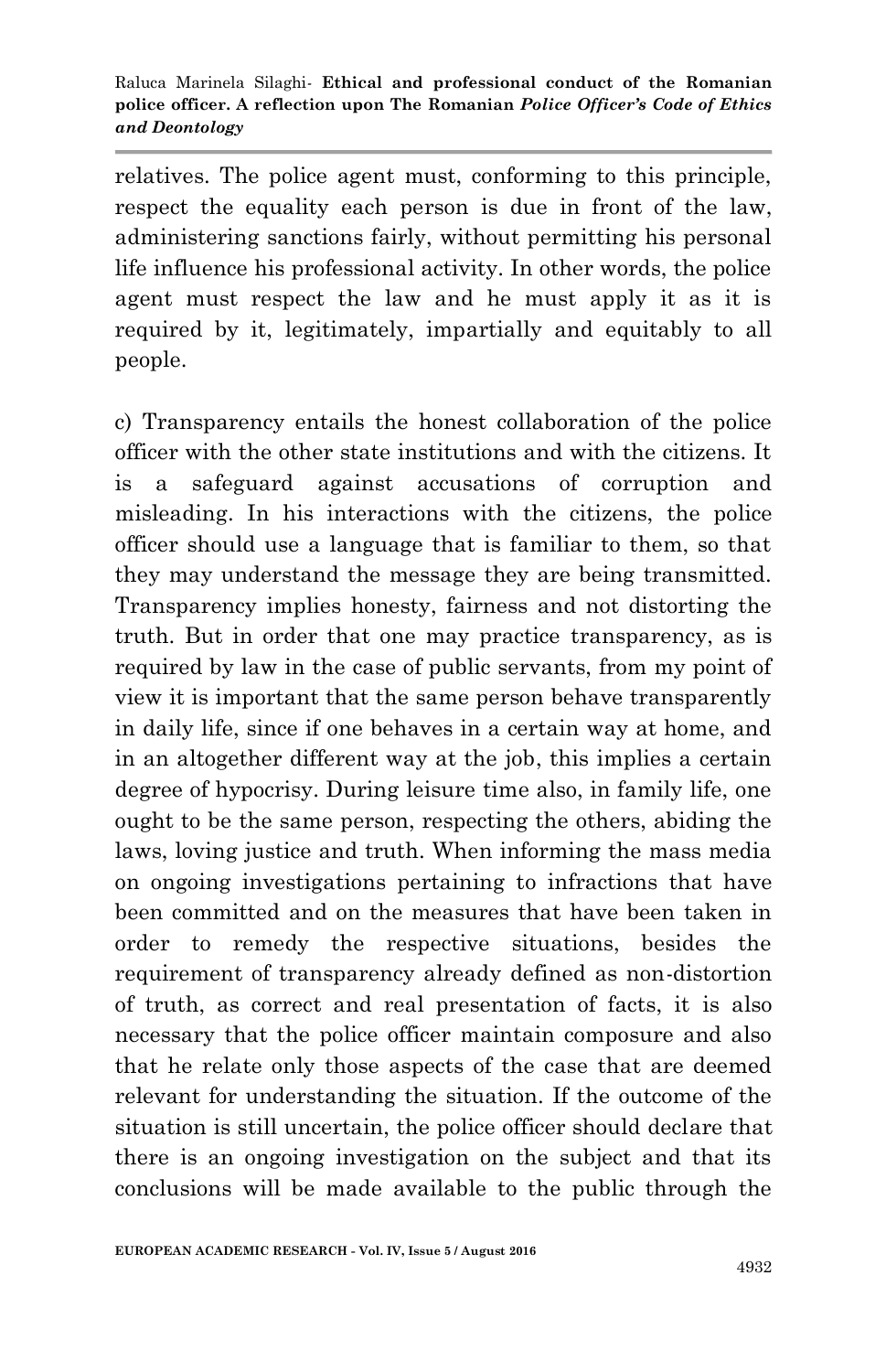public relations structures. If there are persons (witnesses) who would risk coming to harm if their identities were to be disclosed, endangering their corporal integrity, their freedom or their life, the police officer must assure their protection (for example, when the criminal is still free, he could take revenge against witnesses who have made declarations against him to the police). All information given to the media must conform to the recommendations of the European Union, the dispositions of the National Council on Audiovisual and with the Universal Declaration of Human Rights. The attitude and behavior of a police officer towards the victims of an infraction should be the following: he should offer his support both during his work hours and outside them, while guiding them towards the specialized services where they may recover as soon as possible from the negative effects experienced following the wrongs that have been done to them. Special care should be given to vulnerable persons: children, mothers, the elderly and people suffering from disabilities.

d) The capacity for and duty of self-expression refers to the police officer's capacity of analyzing the situations he is confronted with and, based on this analysis, of expressing a pertinent and well-argued professional opinion, conform to his training and experience, "enhancing the quality and efficiency of the services provided by the police with regard to this aspect." (*Article 6*). The police officer should take an active role in the institution he is a part of, unafraid of expressing his opinions from fear of eventual repercussions.<sup>5</sup> For the quality and efficiency of police work to be enhanced there must be, besides training and accumulated experience, also personal involvement, sprung from passion for the profession, that may

<sup>&</sup>lt;sup>5</sup> "Any worker should know that deontology demands that he speak in good faith about issues, based on his professional conscience and not in order to present what he believes his bosses might like to hear." *Application Guide for the Police Officer's Code of Ethics and Deontology*, p. 7.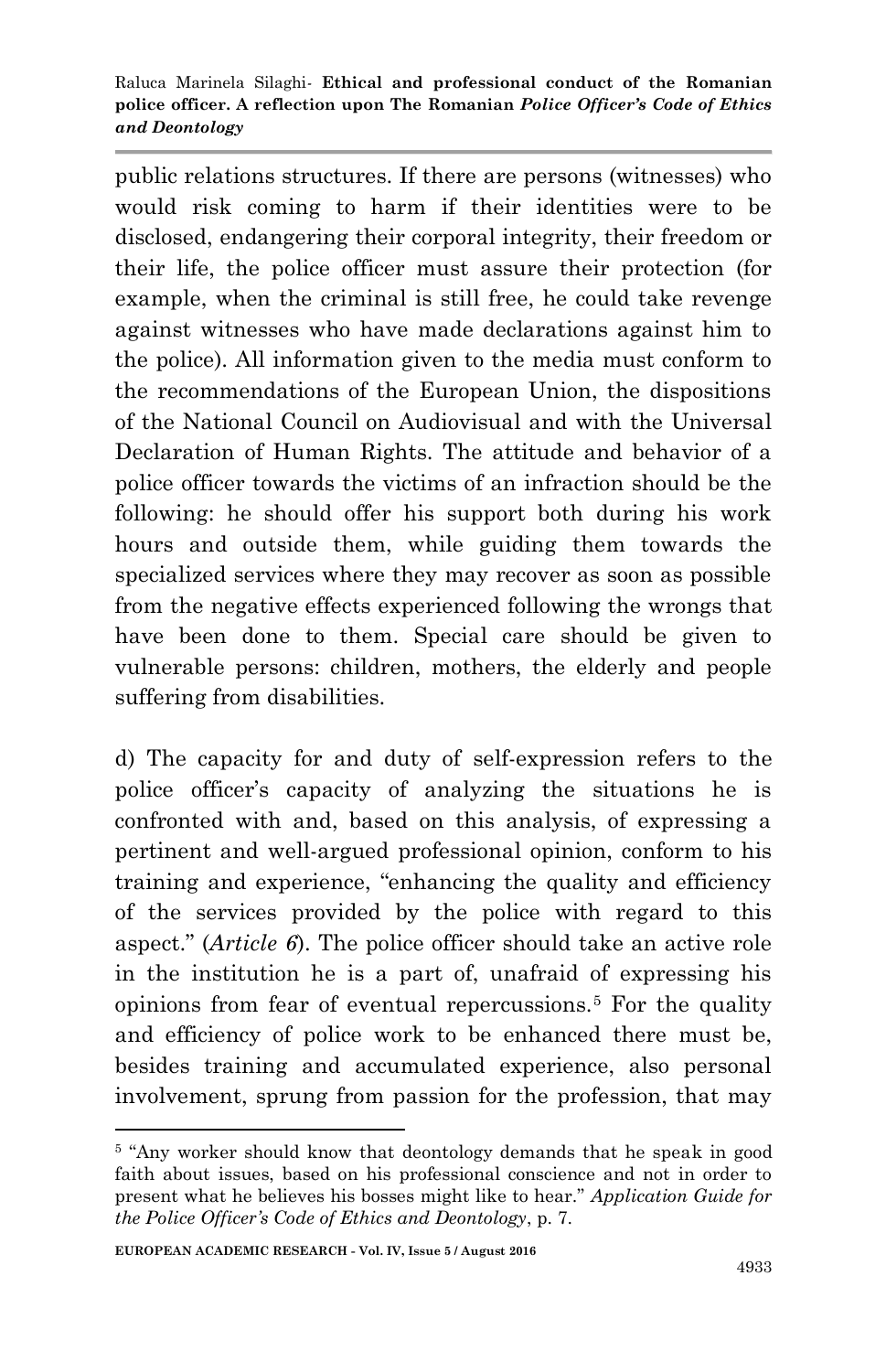render daily work a pleasure, from his desire to help his community flourish, and also from benevolence towards people, because ultimately he is there to serve the community.

e) Availability refers to the obligation the police officer has to intervene every time he observes that a law is being broken or when a person is being endangered to become victim of an infraction. He should always be at duty, alert and receptive for any infraction that might take place. Without regard to the fact that he is off duty or on vacation, he should always be ready to intervene whenever he perceives an infraction. The police officer should never remain indifferent or pretend not to notice that an infraction is being committed, when he in fact is well aware of the fact. He should also always be forthright, in order to be able to communicate effectively with the citizens, so that he may promptly resolve their problems, or if their problems are not of his competency, to be able to direct them towards the police agent operating for the competent department. Communicating calmly and efficiently with people, and having adequate understanding of their problems are part of what constitute police professionalism, essential for providing a quality service of law enforcement. The availability of the police officer should be understood as regulate and mandatory presence on the job, at any hour of the day or night he is needed, or as his capability to remain at duty above schedule in case of an emergency situation. All of these belong to the commitment he has assumed when he joined the police force and obtained his first professional degree.

f) The priority of public interest is the principle that attests the demand that the public interest of the community must prevail over the personal one of the police officer, since the police officer's duty is to assure the safety of the people. This is the reason why I have stressed above the importance of the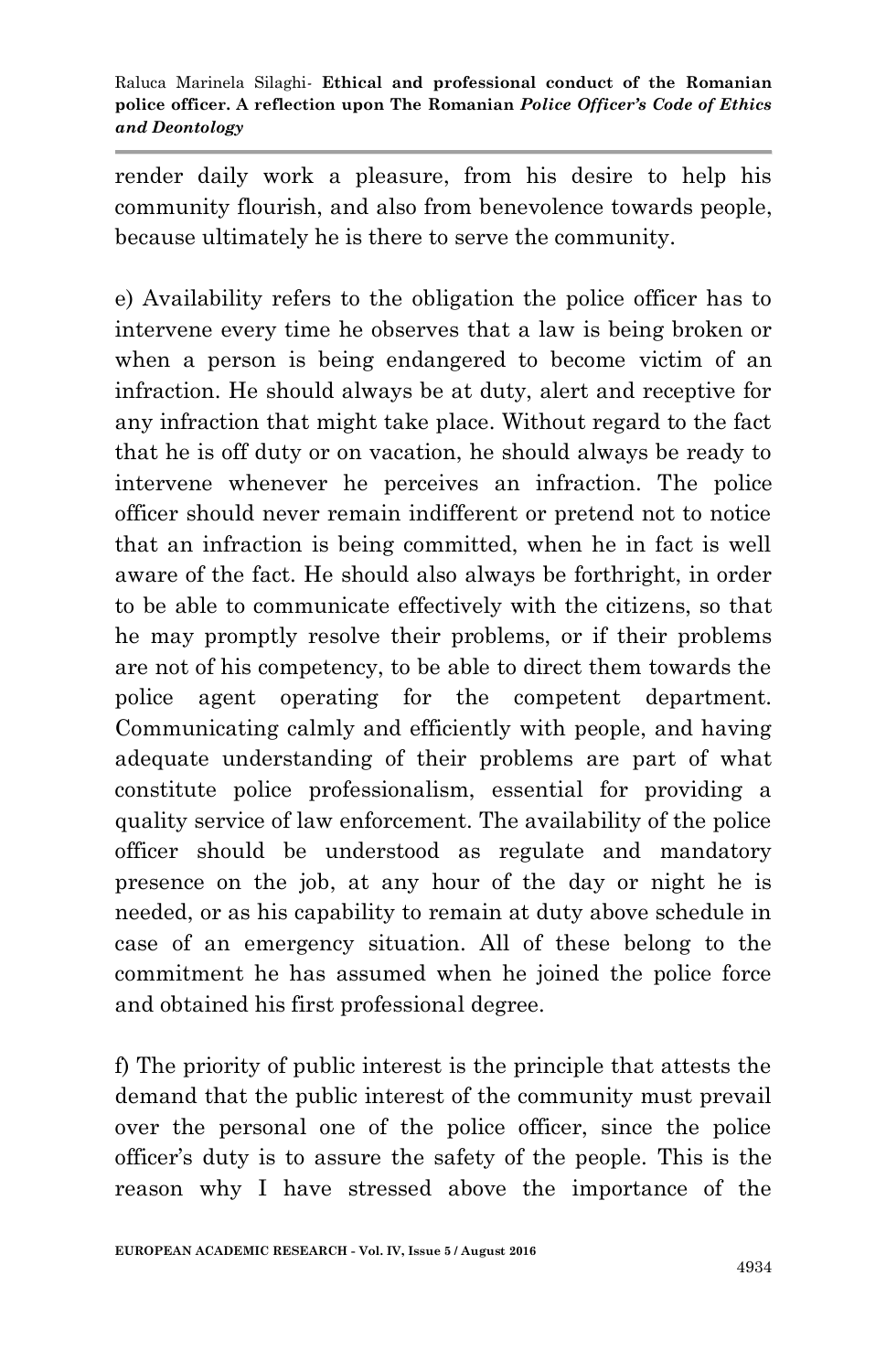pleasure with which the police officer should fulfill his professional duties, the importance of being fair, honest and to behave transparently both in personal as well as in professional life, and, not in the least, the importance of being available in his duty towards society, letting his personal problems and objectives in the background during his work, without allowing them to interfere with his performance. If there is love for the human kind, for the job, for doing justice and for doing to people, the lawman must forget, put aside from his mind his personal problems and focus on what is to be done.

g) Professionalism, needed in order that the police officer realize superior performance when doing his duty (he should not perform superficially, on the contrary, he should be involved in what he does, wanting both to do justice and to develop himself professionally), implies the correct application of both theoretical and practical knowledge, as well as that the agent assumes responsibility for every action he carries out. For such responsibility to be effective, it is required that all the agent's professional actions should be constantly monitored and justified through the prism of the national legislation. A police officer may be rightly called a professional when he knows the legislation that is in force, when he knows to apply efficiently the usual work procedures, when he analyzes attentively the solicitations made by people, when he works in the service of the community and has respect for all people; when he identifies with his profession and with the institution (he likes his job; he recognizes himself in the principles and values espoused by the institution; does not let himself get excessively involved sentimentally in resolving the cases, in order to be able to remain impartial and to correctly apply the law).

h) Confidentiality is tightly correlated to legality, the first principle analyzed above, referring to the police officer's duty to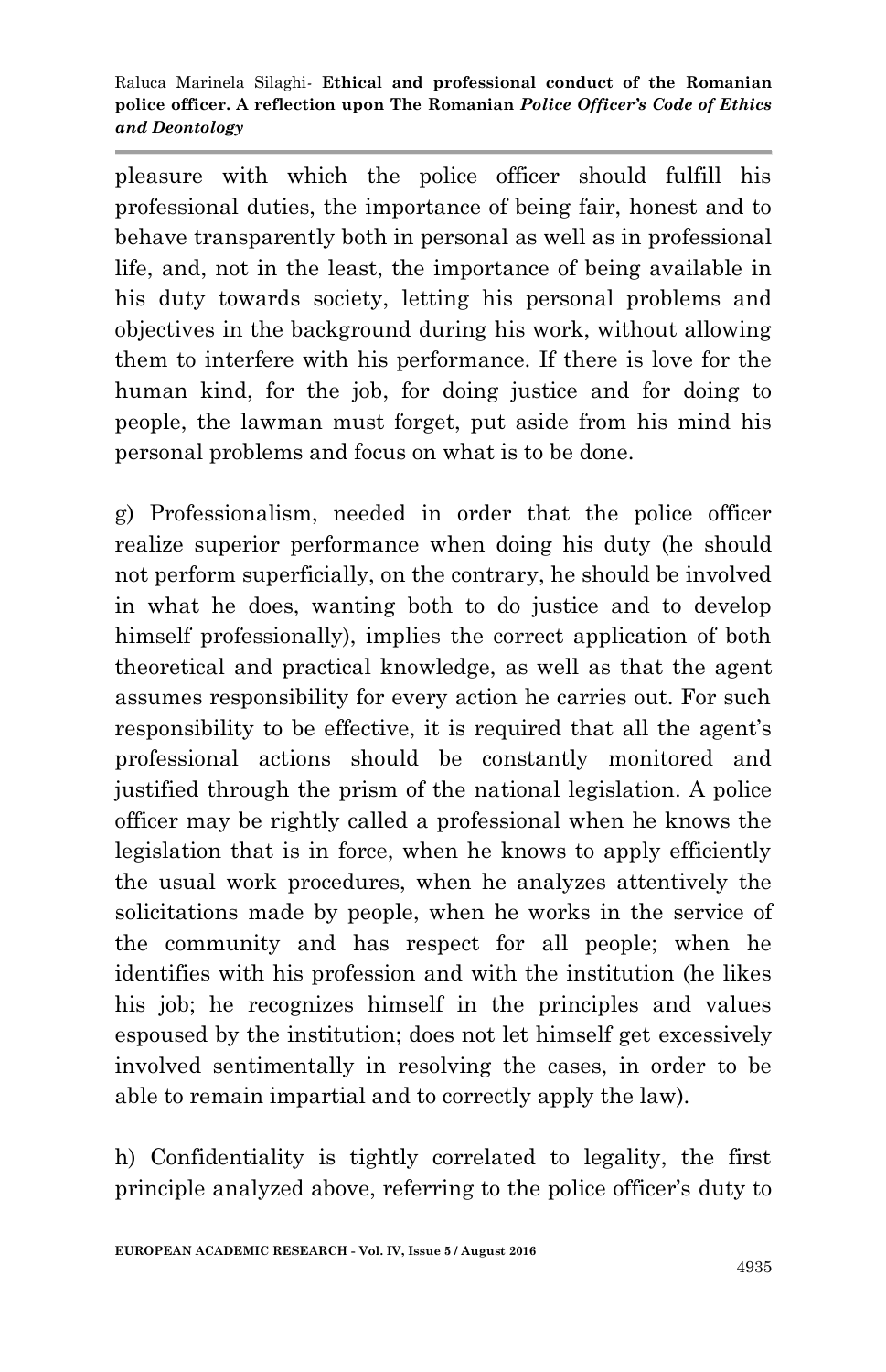not disclose certain sensitive information, obtained during the exercise of his lawful authority, to persons from outside the law enforcement system. He is strictly prohibited to make public classified information, such as state secrets or secrets of the institution.

i) Moral integrity<sup>6</sup>: the police officer should always behave in accord with the ethical values and norms that are accepted and imposed by society, and moreover with those expressly required by the code of ethics – values and norms that he should interiorize so that they become his own. Without the formation of such identity between one's personal values and principles and those of the profession one practices, there cannot be professionalism, a professional conduct as that promoted by this code of ethics. The police officer must not accept any bribes or presents, rejecting them politely, because he is being paid to fulfill his duties and he is strictly forbidden to receive such "bonuses". Likewise, the police officer must not seek to profit from his status by pretending money or any other benefits that are not his due, in other words he must not be corrupt or corruptible. The receiving of money or other benefits<sup>7</sup> that are not his due, the pretending of such, accepting the promise of such or the non-rejection of this promise, all constitute incriminating acts for the police officer, whom may be accused of accepting bribery for merely pretending or even for failing to reject the promise of it. It is not required that the money or goods actually change hands, the infraction being already consummated at the moment the police officer pretended, accepted the promise or failed to reject the promise of bribery.

 $6$  The integrity of an organization refers to the effectiveness of internalization, by the organization's members, of the values and principles espoused by the respective institution, in order that they give raise to what the organization defines as ethical behavior. If this is realized, then the final aim is no longer profit, but ethical performance.

<sup>7</sup> Providing services, properties, free trips, rise of position/rank, etc.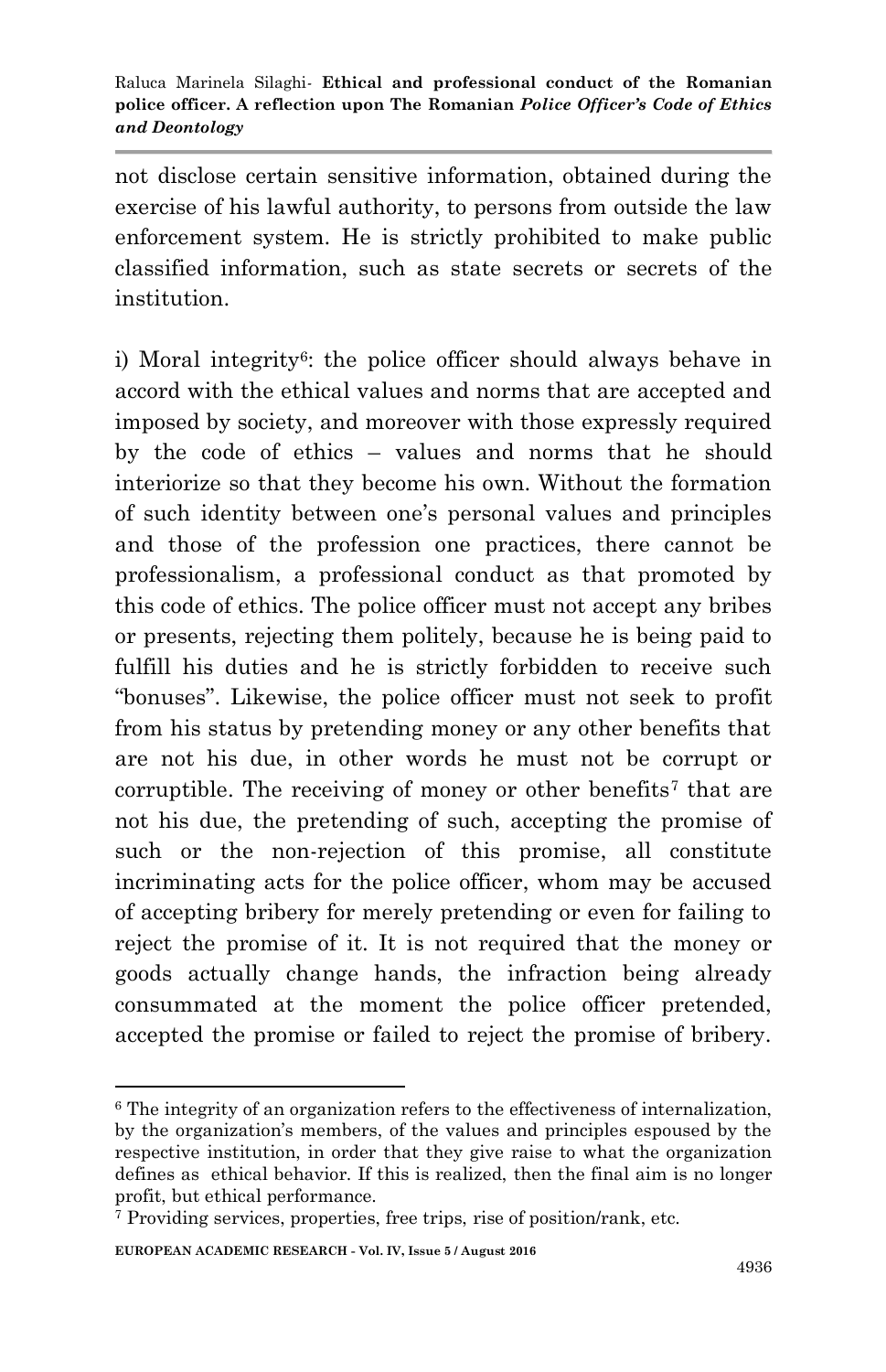As it may be glimpsed from this, the passive attitude of nonrejection is also punishable, being considered a tacit acceptance of the bribe. In order to not become susceptible of being accused, the police officer must explicitly reject the bribe offer. Due to his status and his mission, the police officer should be an example for other people. If he, a lawman, whose duty is to assure law enforcement and the maintenance of public order, were to become corrupt, what may one expect from regular citizens? The integrity of the personnel is an essential factor in raising the public credibility of an institution and of its functionaries. Integrity should be proven factually, not merely declaratively, through the quality of actions carried out with professionalism, impartiality and honesty.

j) Operational independence: the lawman should always act responsibly, in function of the rank possessed within the structure of the police force and in virtue of the service attributions belonging to his position, conform to the competencies he has gained and because of which he is there. He is accountable for all actions he carries out while simultaneously free to identify and use those means and procedures he considers as best fitting the situation and that best facilitate the fulfillment of the mission, while carrying the lowest risk of harming the rights and freedoms of the persons affected by his actions. During the exercise of his service attributions, the police officer is protected by the institution to which he belongs and by the public authorities, enjoying the legal rights to social protection, specific measures of health and security protection, and to pay conform to the risks and dangers he faces in line of duty.

k) Loyalty refers to the attachment to the institution, its values and principles, as well as to honesty in interpersonal relations, respect towards the ideals of truthfulness and justice, to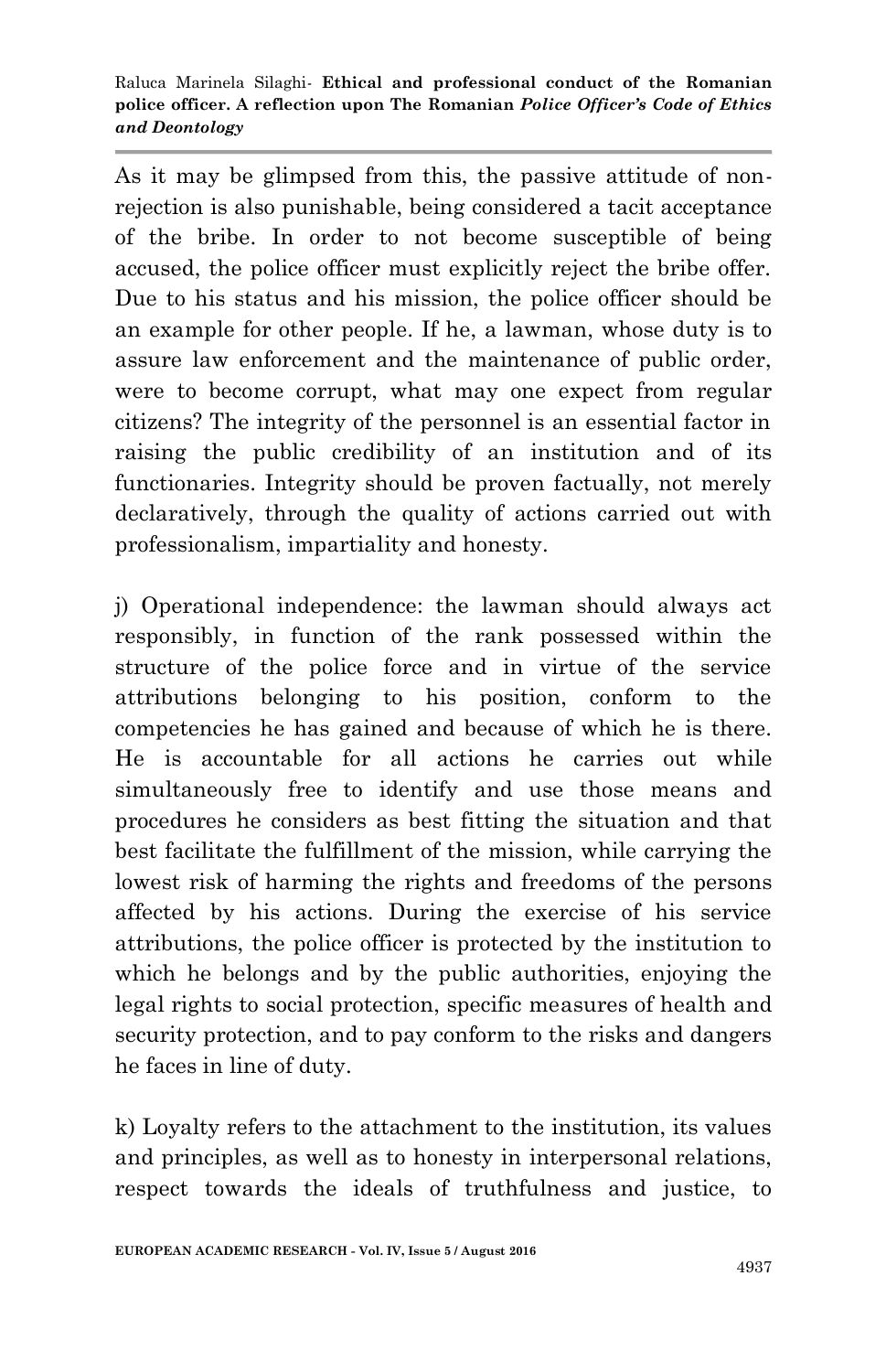conscientiousness in fulfilling one's service attributions, respecting the assumed engagements and the confidentiality of information acquired during work. All these elements, belonging to the last principle stated in the *Code*, summarize, in my opinion, all the other principles, while clarifying the honor-bound duty referred to in the first article of the *Code*. A police officer should recognize himself in the principles and values upheld by the institution of the police; he should be accountable for his actions and conscientious that they must be carried out with dedication (possessing moral integrity, avoiding corruption, placing public interest in front of the personal one while on duty), he should have the will to perfect himself in doing his daily job (by facing different situations, by applying laws fairly, indifferently of the person involved), and foremost he must respect the rights and freedoms of the people whose safety he is guarding.

The second chapter of The Romanian *Police Officer's Code of Ethics and Deontology* addresses aspects that pertain to the professional conduct of the police officer, the attitude he must adopt towards colleagues, citizens and towards the profession – analyzing these issues through the prism of the general principles stated above. The police officer should be aware that the performance of his function depends upon respecting the principles of the *Code*, upon his demeanor and even the orderliness of his attire while on duty.<sup>8</sup>

a) The police officer – citizen relation: Due to his job, the police officer is always in direct contact with people. He has to respond to every solicitation related to the exercise of his profession, to avoid any unethical behavior (for example bribe taking) that would lower the trust the community accords him

<sup>8</sup> "Through their entire behavior, the policeman must show worthy of consideration and confidence imposed by profession pursued." *Application Guide for the Police Officer's Code of Ethics and Deontology*, p. 27.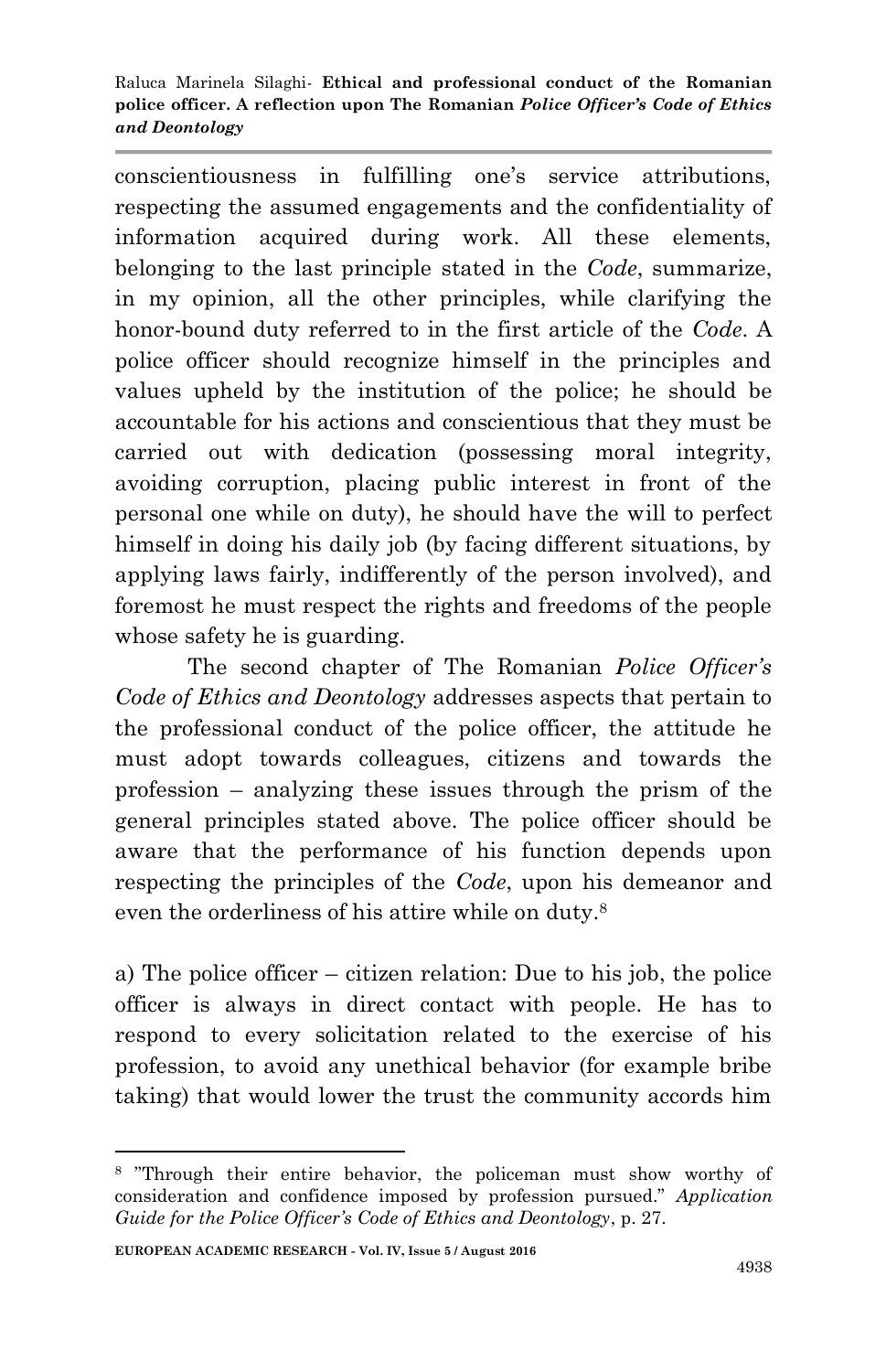as agent of law enforcement, while also risking the trust in the correctness of the institution of the police as a whole. The police agent should in all circumstances maintain a polite but firm manner, using a language appropriate for his training, avoiding familiarity (like using the personal pronoun for the second person singular, which in Romanian is reserved for familiar forms of address, when addressing people in the line of duty) in the lawman – citizen interaction. The police officer should show his interlocutor that he is interested in fixing the problem that the other is facing, that he cares, that he is involved. At the same time, the lawman should assert and uphold his ideas and professional judgments, and when interacting with citizens he should show determination and self-assuredness (the lack of which may be considered as sign of weakness, encouraging the criminal to take advantage of it or lowering the faith of the lawabiding citizen in his capability). He should explain to suspects what their offence consists of and what sanctions does the law state for it. As it can be seen from this, an important aspect of law-enforcement work requires the capacity of efficient communication, requiring that police agents possess abilities in this field, in order to make themselves clearly understood by the citizens. Nevertheless, the most important ethical demand from police work as pertaining to its relation with the citizen is that the police officer remains always impartial, not favoring any person in particular, but treating all of them as equal before the law (without this, the police officer would essentially cease to be an agent of law enforcement, becoming an agent of arbitrariness, an intolerable situation in a state ruled by law).

b) The relation with the colleagues and superiors should be an amiable one, one of collaboration, honesty, loyalty and reciprocal respect, because they all share a common goal, to assure the safety of the citizen. Such mutual respect begins with a positive attitude, with politeness, punctuality and firstly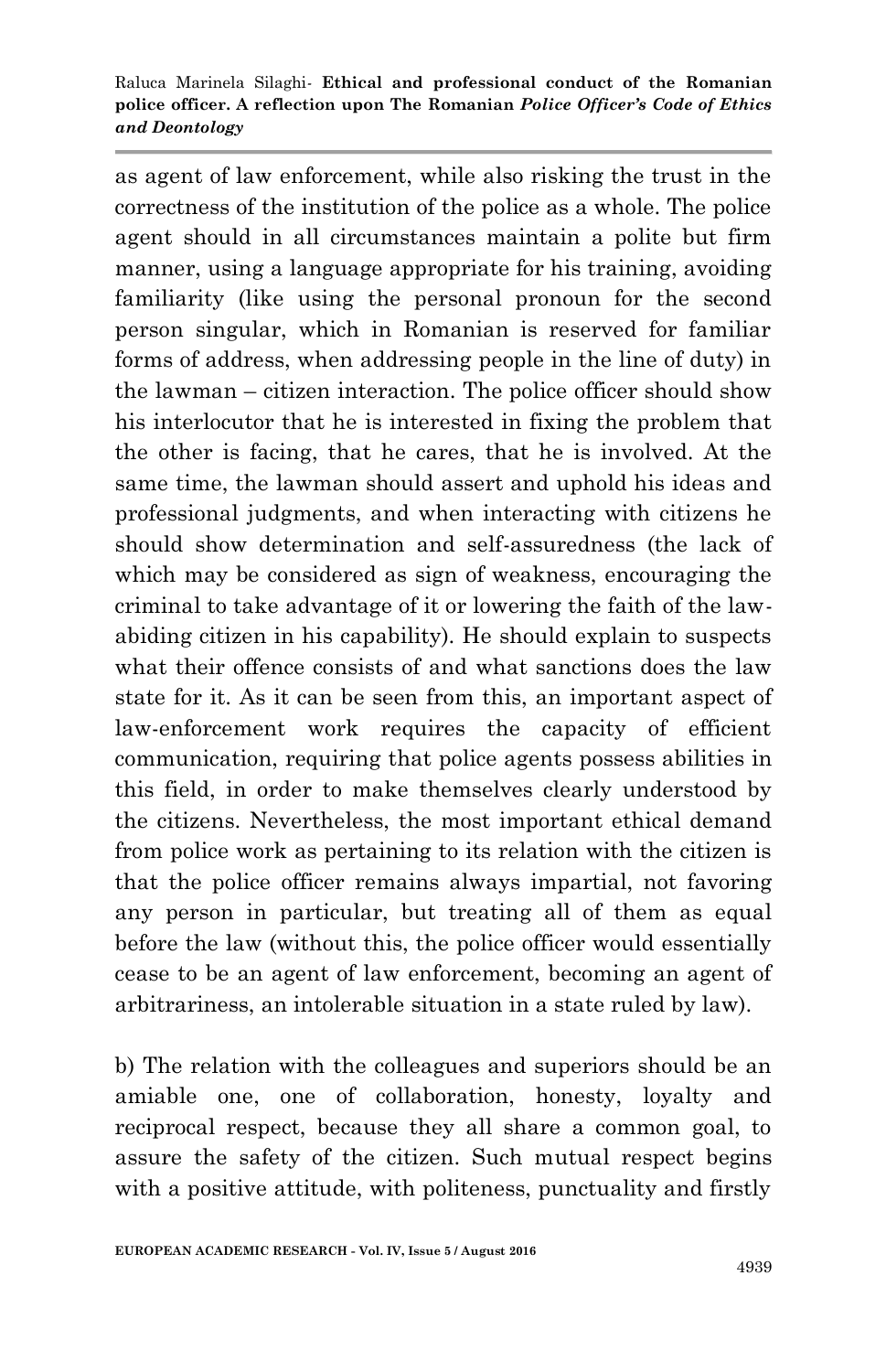with the fulfillment of one's job duties. Discrimination, manifestations of superiority or despising one's colleagues should have no place in the police force. The organizational climate of police force should be an environment of open communication where everyone may express their sincere opinions, without fear of intimidation or coercion, not one where saying truths that are not liked by one's superiors or colleagues is punishable. All efforts should be made for establishing and maintaining an environment of good collaboration, in order to facilitate the successful realization of law enforcement duties and the overall purpose of the police institution itself: assuring the safety of persons, tracking down infractions and the maintenance of public tranquility and order. Loyalty, in this context, refers to frankness, the correct and direct information of one's colleagues and superiors of all pertinent job related facts (correct presentation of information about infractions one is tracking etc.). Another aspect of loyalty is the willingness to accord recognition to the merits of one's colleague. Personal life should not be involved in the professional one, being advised to the police agent not to discuss his family problems while on the job, and to concentrate on the professional duties during service. Solidarity as a value should not be misunderstood by the police officer. It rightfully refers to one's availableness to offer advice and opinions to one's colleagues, but never to help a colleague commit or hide an infraction that he has committed. Lying and any guileful attitude are forbidden.

Pertaining to the superior officer, his attributions should contain the coordination of his subordinates and the assuming of responsibility both for the successes and for the failures of their actions. Should conflict situations arise between the subordinates, for example due to personal antipathy, he must manage them with care. I consider the manifestation of such antipathies between colleagues as undesirable – they would not need to exist, because they should be united in their common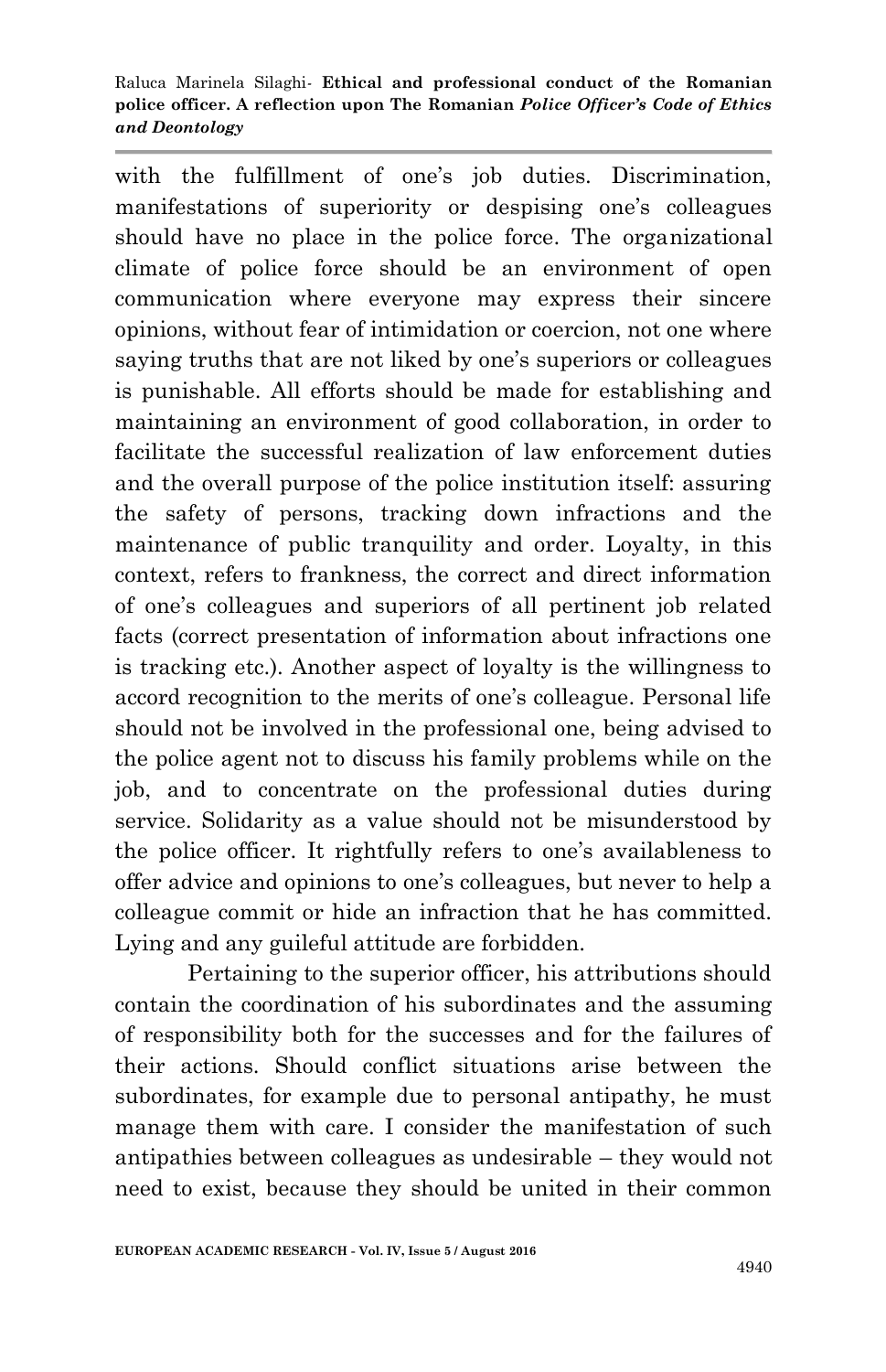goal, the realization of the security of citizens and the maintenance of public order. Open and honest communication, expressing one's points of view, helps finding solutions to problems because it allows reaching a common point, each partner in communication finding out what aspects of his opinion or demeanor should be revised. The superior should always give clear and precise dispositions, he should give his support to and encourage his subordinates to persevere, and also to appreciate their work. He should be a role model for his subordinates, proving that he has earned his position on merit. His attitude must be an impartial one, not favoring anyone and he must correctly and legally sanction anyone who breaks the law.

These issues, mentioned mostly in the *Application Guide for the Police Officer's Code of Ethics and Deontology*, are not singular to the profession of law enforcement, most of the attributions and obligations that a superior cadre has towards his subordinates are similar to those held by the manager of any organization. He, too, although he has a leadership position, must respect the code of ethics of his organization, and he must apply it accordingly. He, too, should be an example for his subordinates, not consider himself as being above them and above the rules of his own organization. The manager, similarly to the superior officer in the case of the police, must attentively monitor the subordinate's activities, since he is responsible for the way they fulfill their work obligations. If the subordinates do their job conscientiously, work with dedication, with passion for what they do, then they will obtain superior performance and the manager's work will also be highly appreciated for the way he had coordinated the work of his subordinates. Such coordination implies establishing with the subordinates a relationship of open and honest communication, trust and reciprocal respect. Without these things no organization may prosper. If each party sees only its immediate proper interest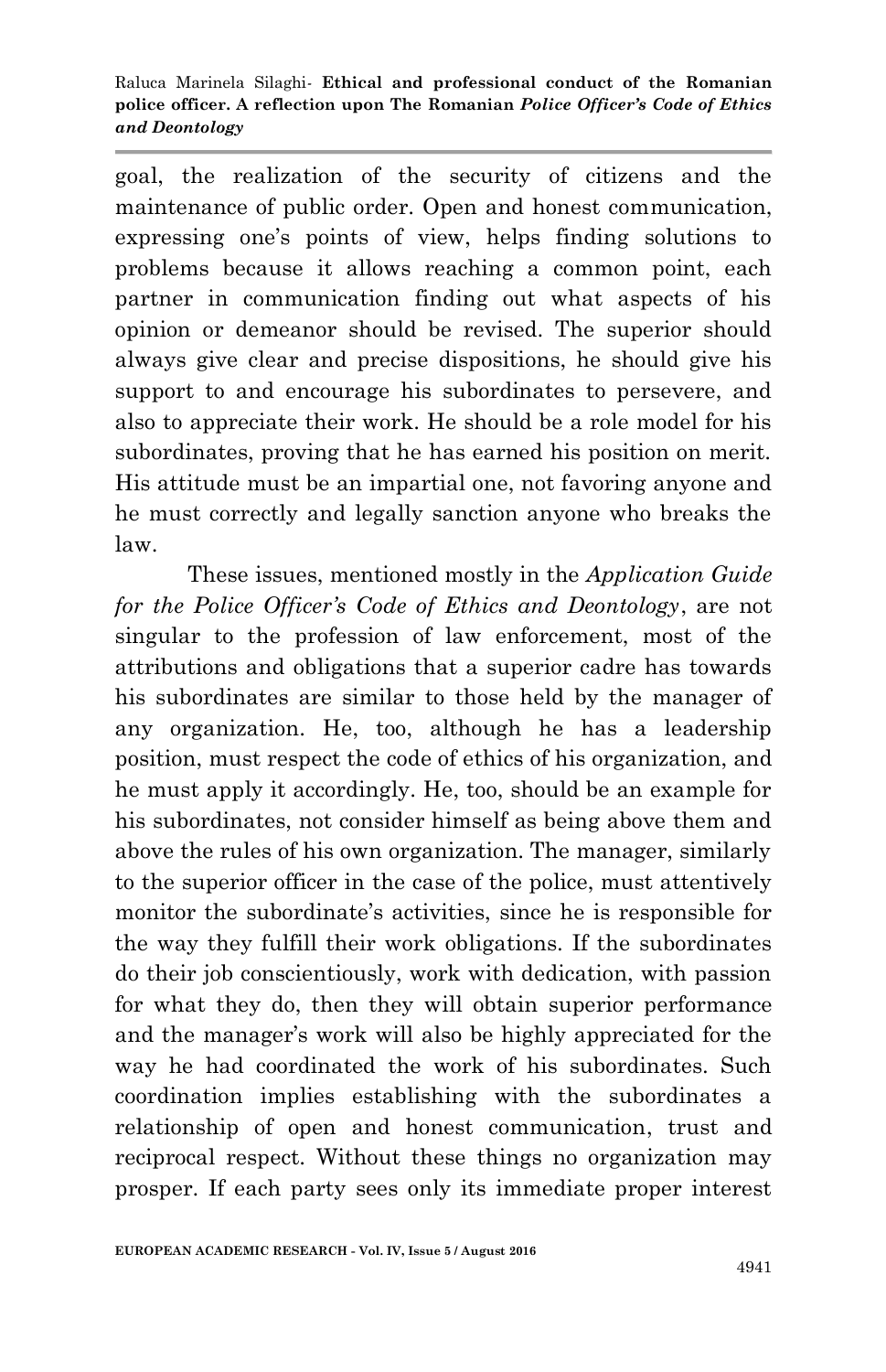(the manager, only the maximization of the organization's profit; the employees, the minimization of the work effort required in order not to be fired and to receive their pay) the organization will never be a moral organization. The manager should motivate the employees to involve themselves in their tasks, thereby realizing them with better quality (through praises, appreciating their work and empathizing with their feelings when they encounter a difficult situation), to encourage them to express their professional opinions freely, without fear of repercussions, breaking down the status barrier that stands between management and workforce in order to better collaborate and communicate for the good of the organization as a whole. It is often being said that an organization should be as a family, but this is an exaggerated requirement, the closeness between the two sides of the organization having as its limit the friendship that offers reciprocal support in difficult situations, therefore the organization may better be regarded as a microcommunity. It would be even detrimental to the organization's goals if it functioned as a family, since in the latter case mistakes and rule breaking are more easily disregarded. There is further similarity between the case of the manager of an organization and that of the superior cadre of the police with regard to the requirement for an impartial and nondiscriminatory attitude. The manager should not be influenced by a possible antipathy or sympathy felt towards an employee, having to treat all of them impartially, without involving personal life with the professional one, sanctioning or rewarding them with fairness as required by the rules of the respective institution. All these aspects discussed above about attitudes and actions that are common for both the superior cadre of the police and the manager of an organization are being attributed by Moses Pava, in his work *Leading with meaning: using convenantal leadership to build a better organization*, to the firsts stages/ways of forming a moral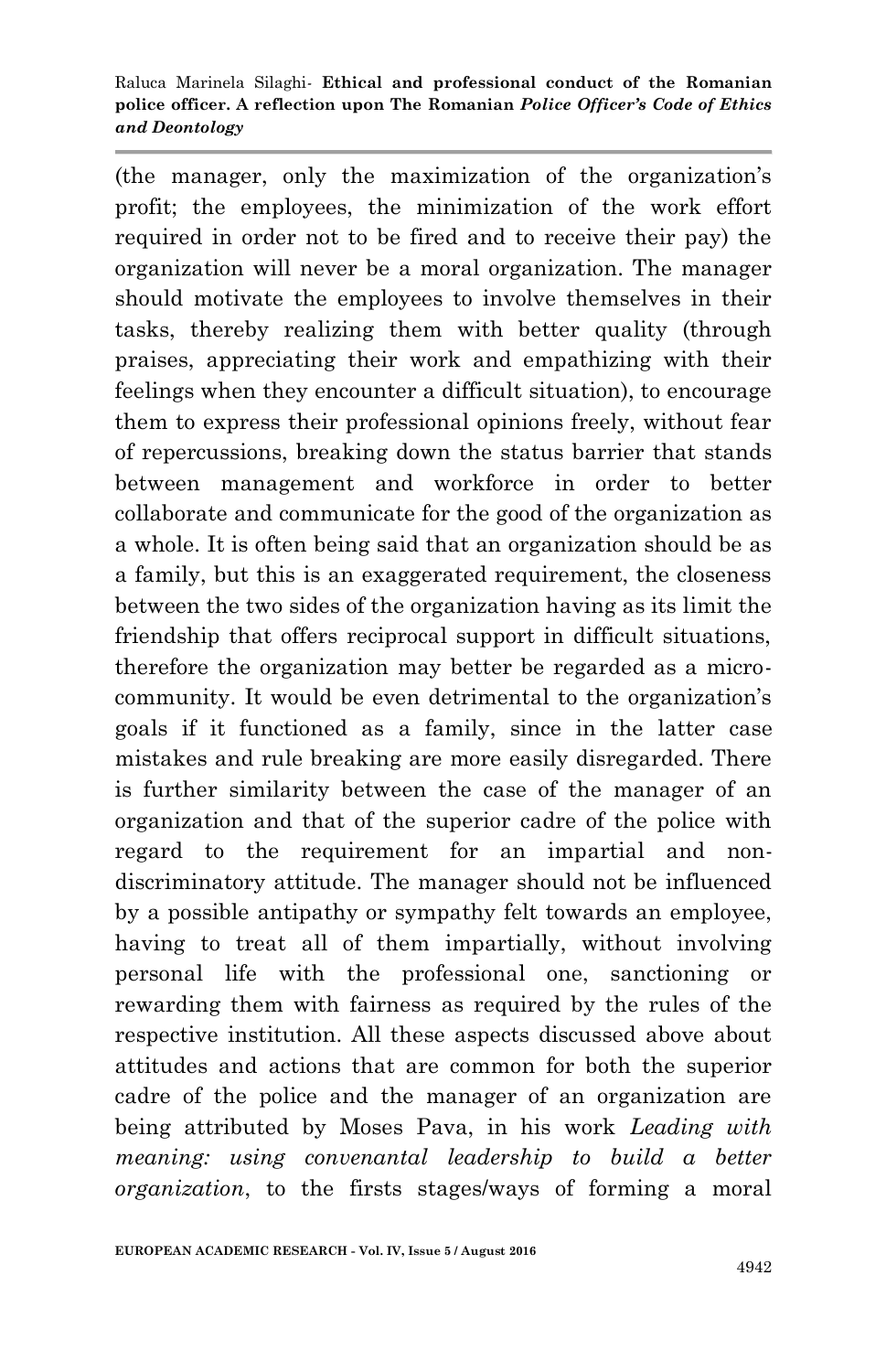organization based on ethical leadership: the way of humaneness and the model of the ideal leader.

Another similarity between the superior cadre in the police and the manager is the requirement to avoid adopting an attitude of superiority towards others, stemming from overappreciating one's own person, fed by the belief that by occupying a leadership position one may do whatever one pleases, without any need of respecting rules or even the law. Such demeanor is based on the false belief that the subordinates, fearing their boss and unwilling to cross him, would keep silent about any illegalities from their bosses' part. This is a direly mistaken attitude, one that has to be avoided, in order that the organization may function efficiently, having a healthy climate based on a good working relationship between the management and the subordinates, and fulfill its purposes and mission. For the same reasons, in the case of the police officer I have mentioned that he must not consider himself above the law, but, on the contrary, he has to uphold it even while not on the job, exactly in virtue of his quality as a lawman, and because he should be an example of professionalism and good conduct, both for his colleagues and for ordinary citizens, the result being a higher level of trust, respect and appreciation from the public in the institution of police (in the case of the manager of an organization, one may speak about the customers' or beneficiaries' trust in the services provided by that organization).

Also a common point between the ideal conduct of a police officer and that of a manager is that of integrity, the principle of respecting the norms and regulations of the ethics code of the respective profession. Both the police officer and the manager are forbidden to accept gifts, money or other benefits that they are not due (the object of the bribe), in order to facilitate solving the problems of the giver. In the case of the manager also it would be the case of an infraction of corruption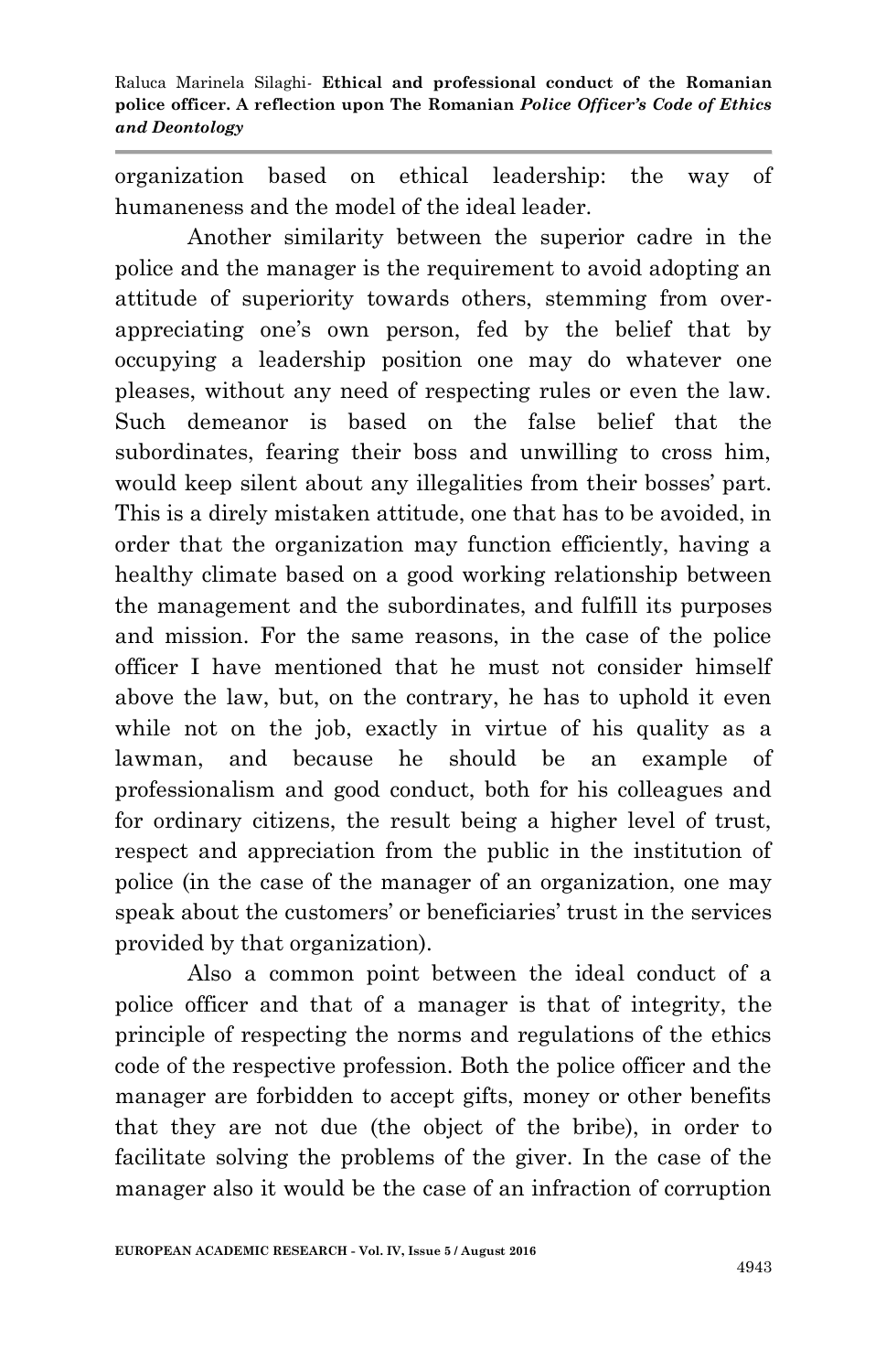if he pretended money or other benefits (for example, sexual favors) in order to employ or not fire someone. Moses Pava argues that the value of integrity also covers the capacity to accept the opinions of others against the personal one, curiosity, openness towards dialogue, being interested in the wellbeing of the organization – all of these leading to continual professional development.

As the police officer should act professionally, blending theory with practical experience and fulfilling his job duties with utmost seriousness, so also the manager of an organization must be competent in his work field, blend theory with practice, involve himself in realizing quality services and place the interests of the organization above his personal ones, which may be profit or personal fame. The interest of an organization should be to offer high quality services, so that the clients be pleased with them, thereby generating profit. The manager's involvement with the activities presupposed by his function arises also from passion for his work, love for his profession, desire to perfect oneself.

c) Relation towards the institution of the police: The police officer's image is an essential part of the mode in which the public perceives the police institution, influencing the degree of trust given to it. Any misdeed be one of its functionaries would negatively affect the image of the institution and even that of the state to which it belongs. If TV shows cases of corruption in which law enforcement officers are involved (for example cases of pretending bribes) then the most part of the public would catalogue both the institution itself as well as the system in its entirety and the state as such as being corrupt. Politeness, courtesy, an adequate demeanor, correctness in what one affirms, they all confer to the police officer the image of a competent, respectable person. He should have a well-kept physical aspect and demeanor, an irreproachable behavior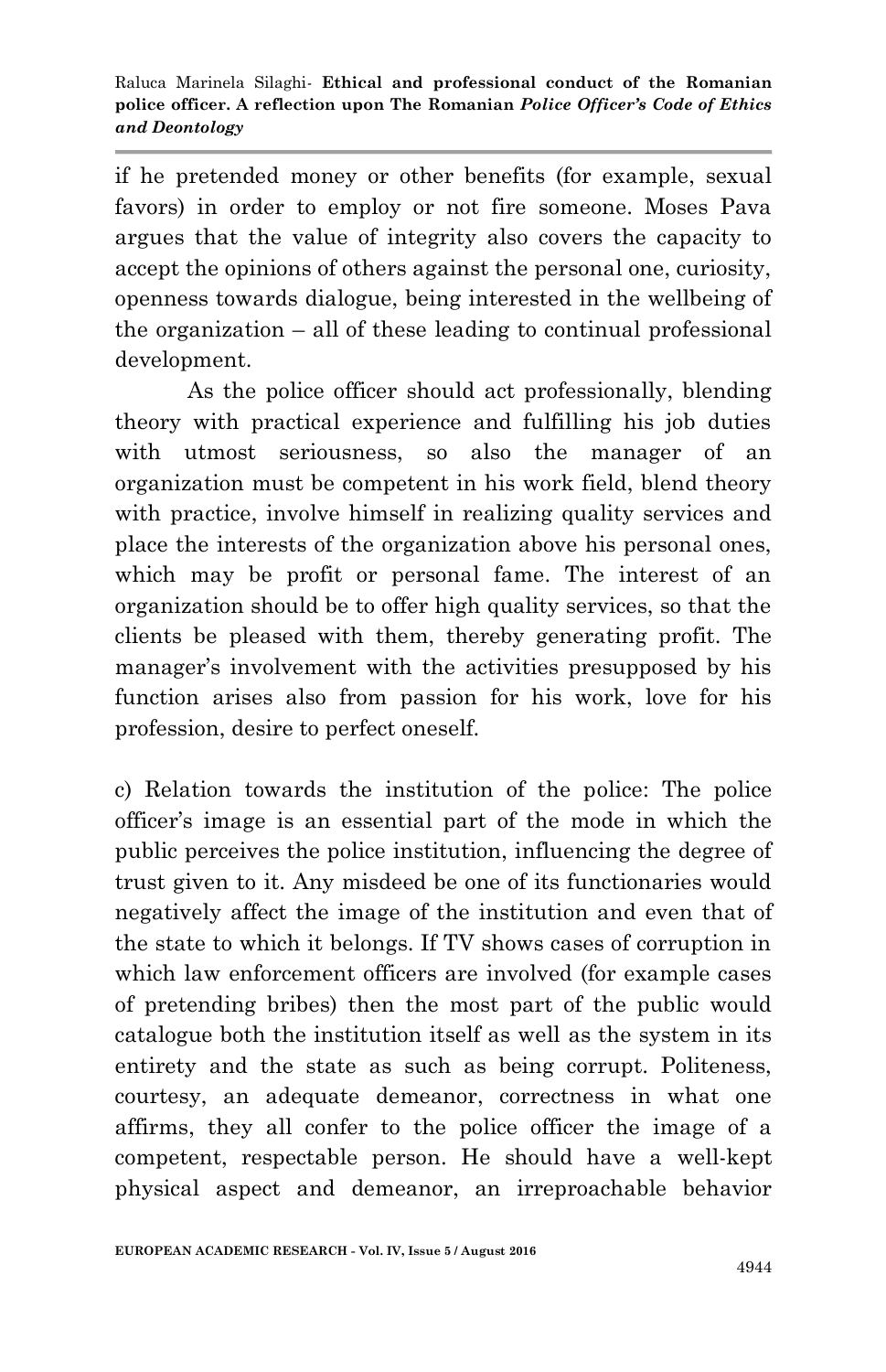based on respecting the principles above analyzed, a language worthy of his profession (without familiarity, aggressiveness or untoward gestures). Each time he fulfills his job duties he should proudly wear his uniform and his badge, which show his function, so that people may easily identify him. The police uniform is a symbol of authority, law and order. As to the required attitude, the police officer must defend the prestige of his institution, not bring harm in any way to its image and execute to the letter all duties that belong to his function. The police officer also has the duty not to accept, tolerate or encourage any acts of torture, inhumane treatment, physical or psychological abuse, acts of corruption or to use abusively the public authority conferred by his function and his status in order to realize personal goals.

### **CONCLUSION**

The *Police Officer's Code of Ethics and Deontology* and its *Application Guide* are instruments that complete each other reciprocally: if the *Code* states the general principles and main elements of professional conduct that pertain to the rules and obligations the police officer has to follow in his interactions with his colleagues, superiors and with people from the general public, as well as his obligations towards the institution in which he functions and which he represents, the *Application Guide* offers more in-depth explanations for the benefit of the police officer. The *Code* should be used as a means of education and formation of the personnel, in order that all public servants employed by the institution know what conduct they should adopt in determined situations. Due to changes that may appear in legislation and in the system, the content of the *Code* should be revised once in a few years' span. The *Code* is also an instrument through which it is intended to maintain a state of equilibrium between the rights of the citizens and civil society,